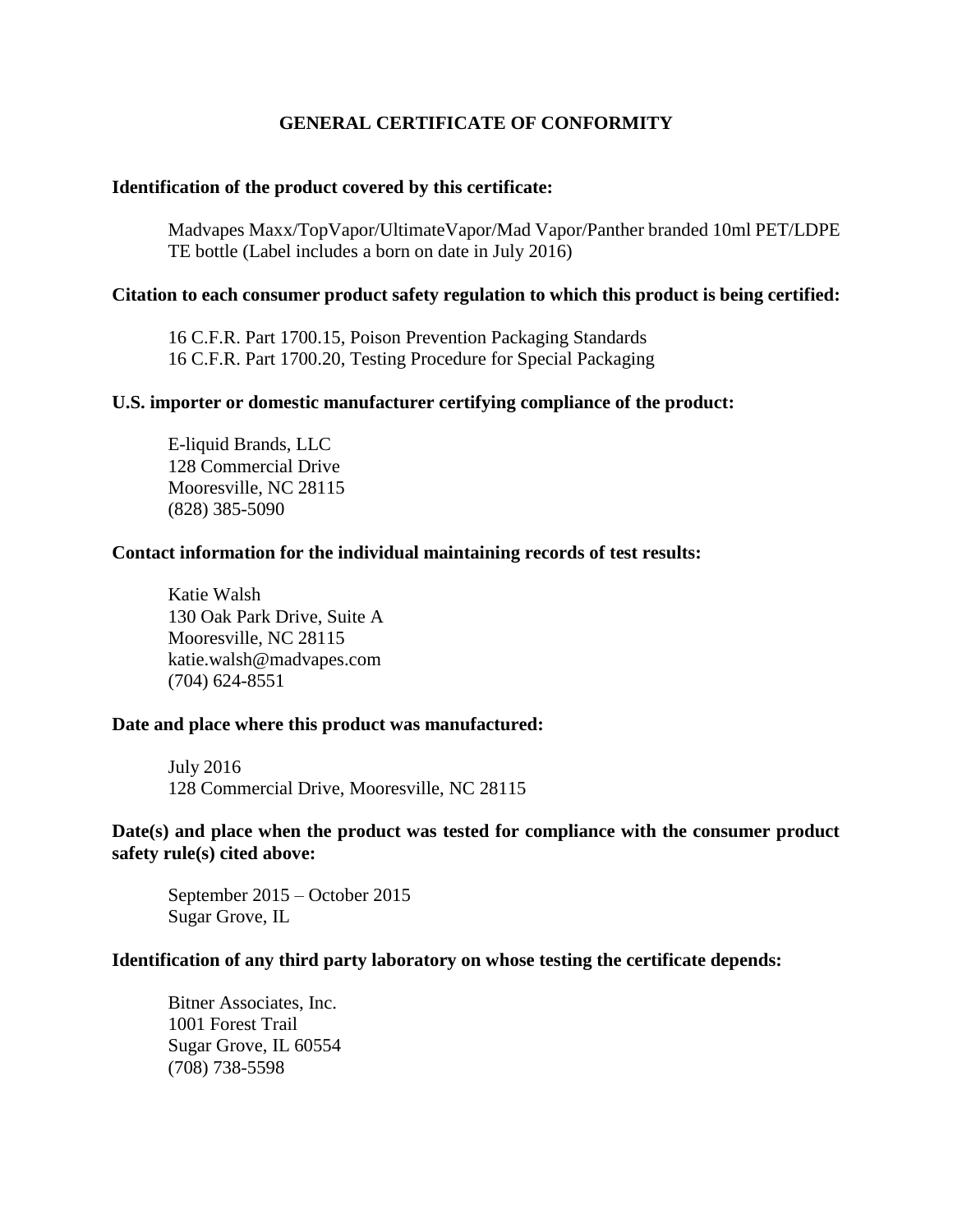# **GENERAL CERTIFICATE OF CONFORMITY**

## **Identification of the product covered by this certificate:**

Madvapes Maxx/TopVapor/UltimateVapor/Mad Vapor/Panther branded 30ml PET/LDPE TE bottle (Label includes a born on date in July 2016)

## **Citation to each consumer product safety regulation to which this product is being certified:**

16 C.F.R. Part 1700.15, Poison Prevention Packaging Standards 16 C.F.R. Part 1700.20, Testing Procedure for Special Packaging

## **U.S. importer or domestic manufacturer certifying compliance of the product:**

E-liquid Brands, LLC 128 Commercial Drive Mooresville, NC 28115 (828) 385-5090

#### **Contact information for the individual maintaining records of test results:**

Katie Walsh 130 Oak Park Drive, Suite A Mooresville, NC 28115 katie.walsh@madvapes.com (704) 624-8551

#### **Date and place where this product was manufactured:**

July 2016 128 Commercial Drive, Mooresville, NC 28115

## **Date(s) and place when the product was tested for compliance with the consumer product safety rule(s) cited above:**

September 2015 – October 2015 Sugar Grove, IL

#### **Identification of any third party laboratory on whose testing the certificate depends:**

Bitner Associates, Inc. 1001 Forest Trail Sugar Grove, IL 60554 (708) 738-5598